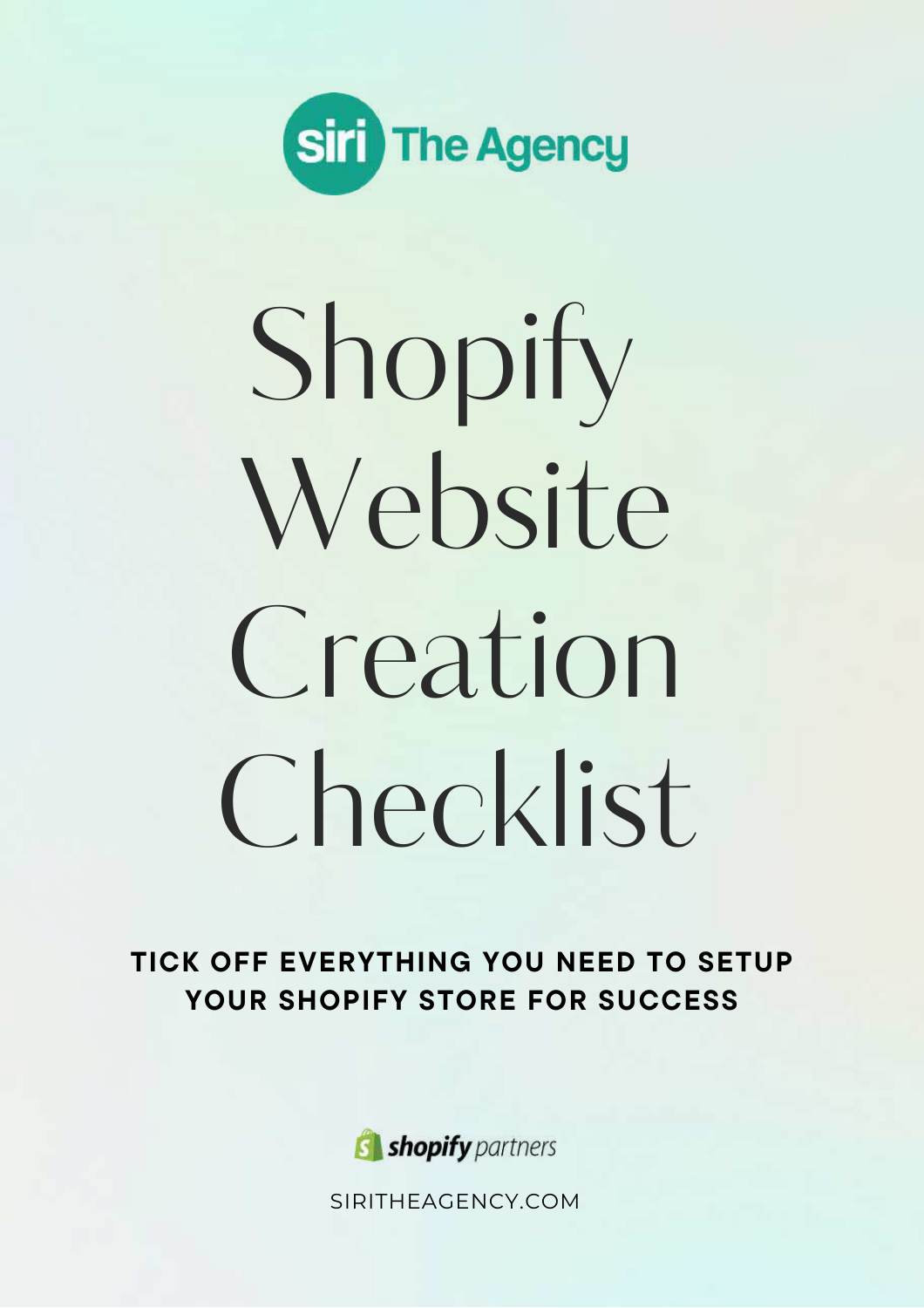## Hello! I am Siri

Thank you for choosing to work with me! I'm ready to create something amazing for you and your business.

This document is your overview and checklist to get started with your exciting new website build!

**Answer every question as best you can.** Questions marked with an asterisk\* are required and need to be supplied in order for me to start building.

The answers will remain completely confidential and will help us better tailor our services to you and your business. And most importantly, don't skip the content submission, as without content, I cannot create a website!

I know there's a lot to work through, and it can take time to gather your thoughts. You can get started by making sure you have everything we need. Once we kick-off the project, I will send through a link to our Content Snare platform where you'll be able to fill out everything online.



**If you want to share any ideas or thoughts, or if you have any [questions](http://www.siritheagency.com/)**, **you can always send me an email**.

Siri xx







[/SiriTheAgency](https://facebook.com/siritheagency) [@SiriTheAgency](https://instagram.com/siritheagency) [contact@siritheagency.com](mailto:contact@siritheagency.com)

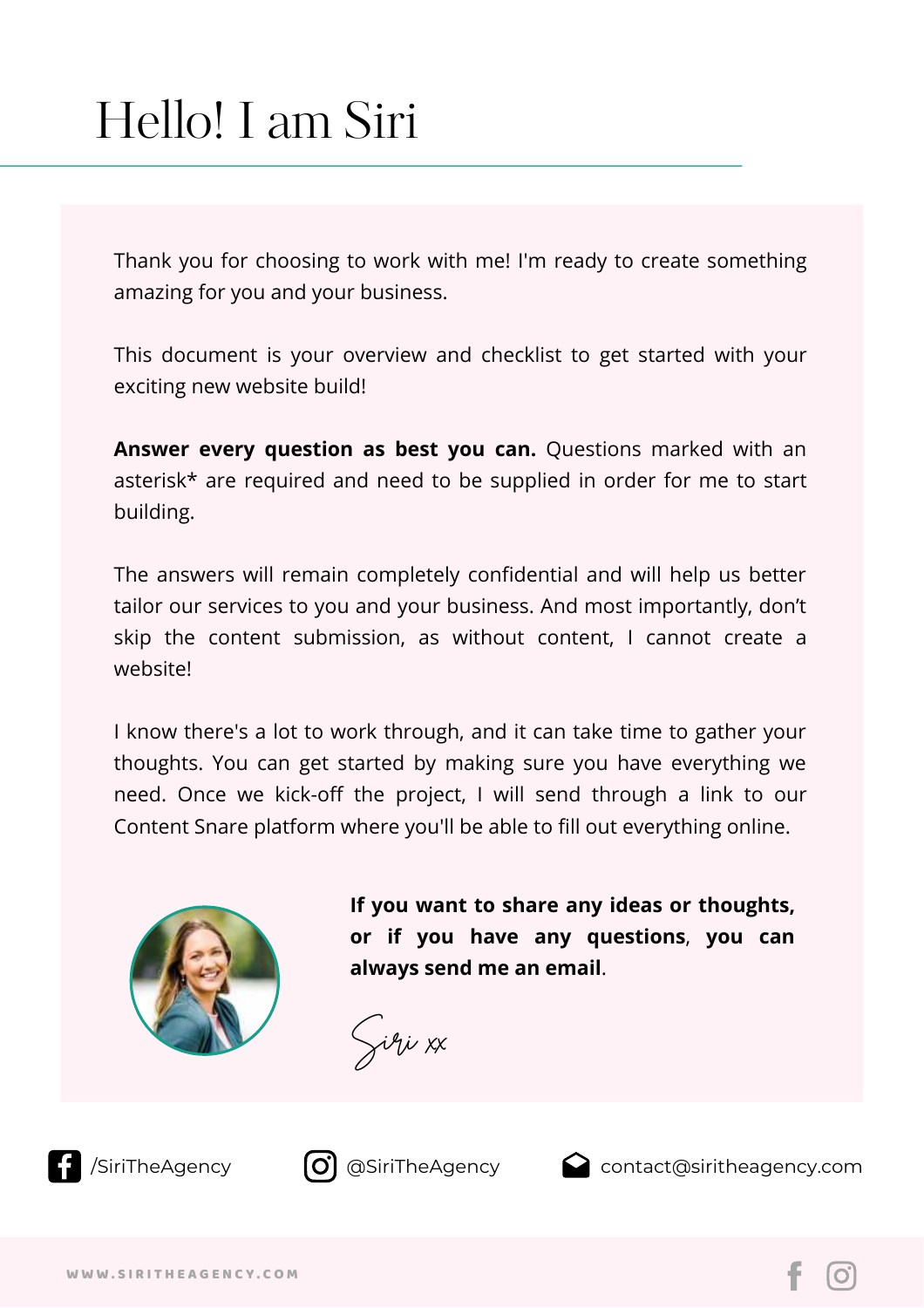## **Onboarding**

#### **HOW WE WORK**

We are thrilled to be able to work with you! We understand you might have questions regarding the process, so we have outlined this info for you below



#### **1 PROPOSAL**

Please read through our proposal and let us know if you have any questions. We can tailor to your wants and needs, simply let us know what services you require and we can quote you accordingly.

## **3 DEPOSIT**

We require a 50% deposit to cover our time and work. We offer many [payment](https://siritheagency.com/payment-options/) options and are always happy to find a solution that'll suit your business and situation. We also offer a 5% discount if you opt to pay the full amount upfront.

#### **2 CONTRACT**

Once you have accepted our proposal we will draw up a contract. Read through this document carefully and don't hesitate to contact us if you want us to clarify a thing or two. Simply sign and return this contract at your earliest convenience.

## **4 BRIEF & ACCESS**

You'll have to fill out our brief via Content Snare and provide us with your assets and access at your earliest convenience, so we can roll up our sleeves and get to work!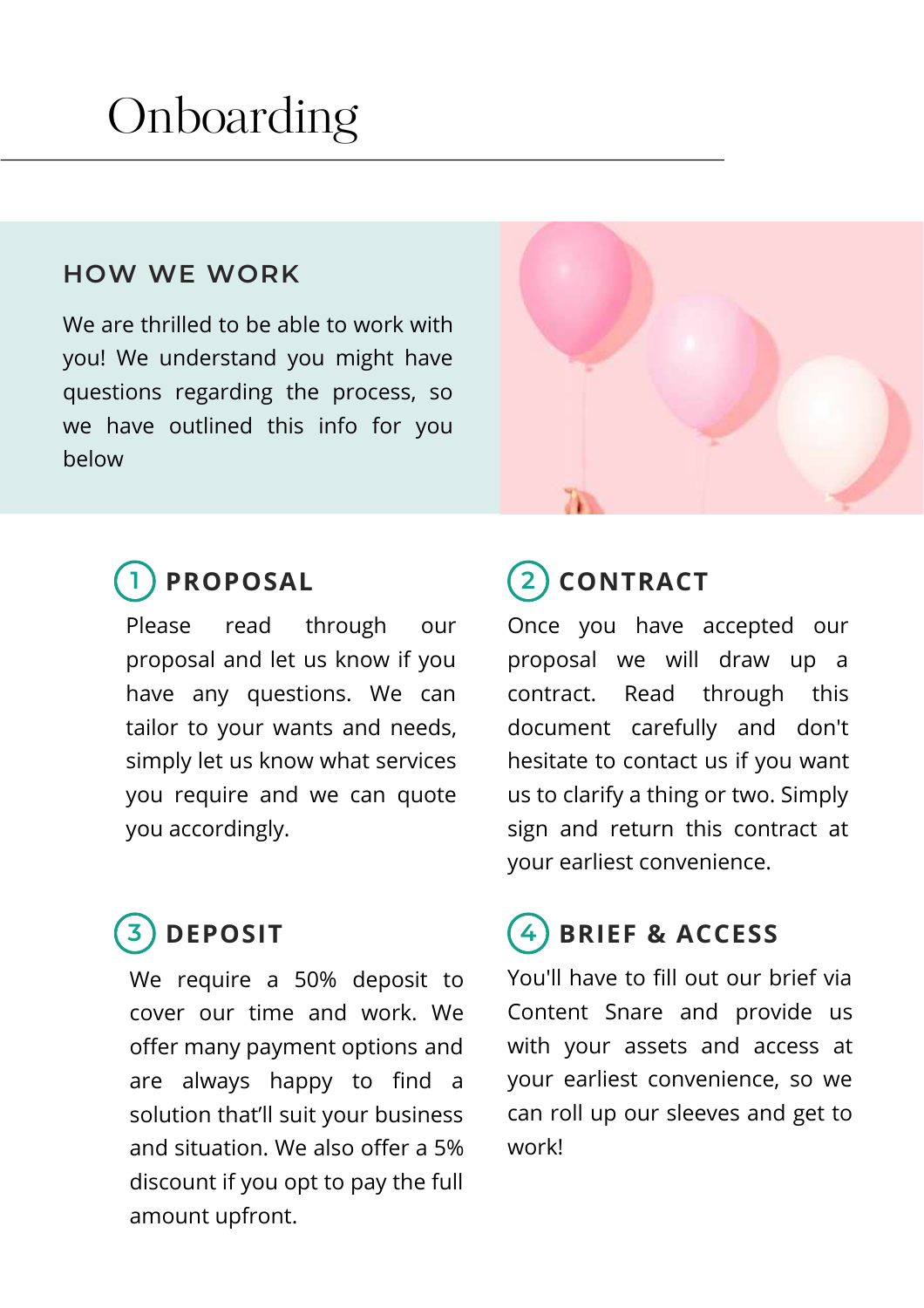## The Process

**STAGE 2**

**STAGE 3**

**STAGE 1**

**PREP BRIEF**

After onboarding, you'll receive an invitation to access your Content Snare link. You can now start to fill out the brief and provide us with copy & images.

#### **HOMEPAGE DESIGN**

Exciting times! Your project will kick-off. We aim to have your homepage ready for review within 7 days. We provide a preview link and a MarkUp link. This is an easy, online feedback tool which allows us both to leave "sticky notes" and comments.

Most comms will go through email and MarkUp, but we can schedule quick calls if necessary if/when we feel stuck. The trail of comms keep feedback more productive and easier to track and tick off.

#### **REVISION ROUND 1**

We will work together with you to and appreciate your feedback so we can get the best end result for your designs - after all, it should represent you as a business.

We offer 2 revision rounds with work of up to 1 hour. If you require more changes or any work that will go over this hour, we'll quote and bill you for this time.

#### **BUILD THE REST OF THE SITE**

After the homepage design has been approved, we will continue the build in the same styling and layout. After approx. 7-14 days we will send through the link preview and MarkUp link for another revision round.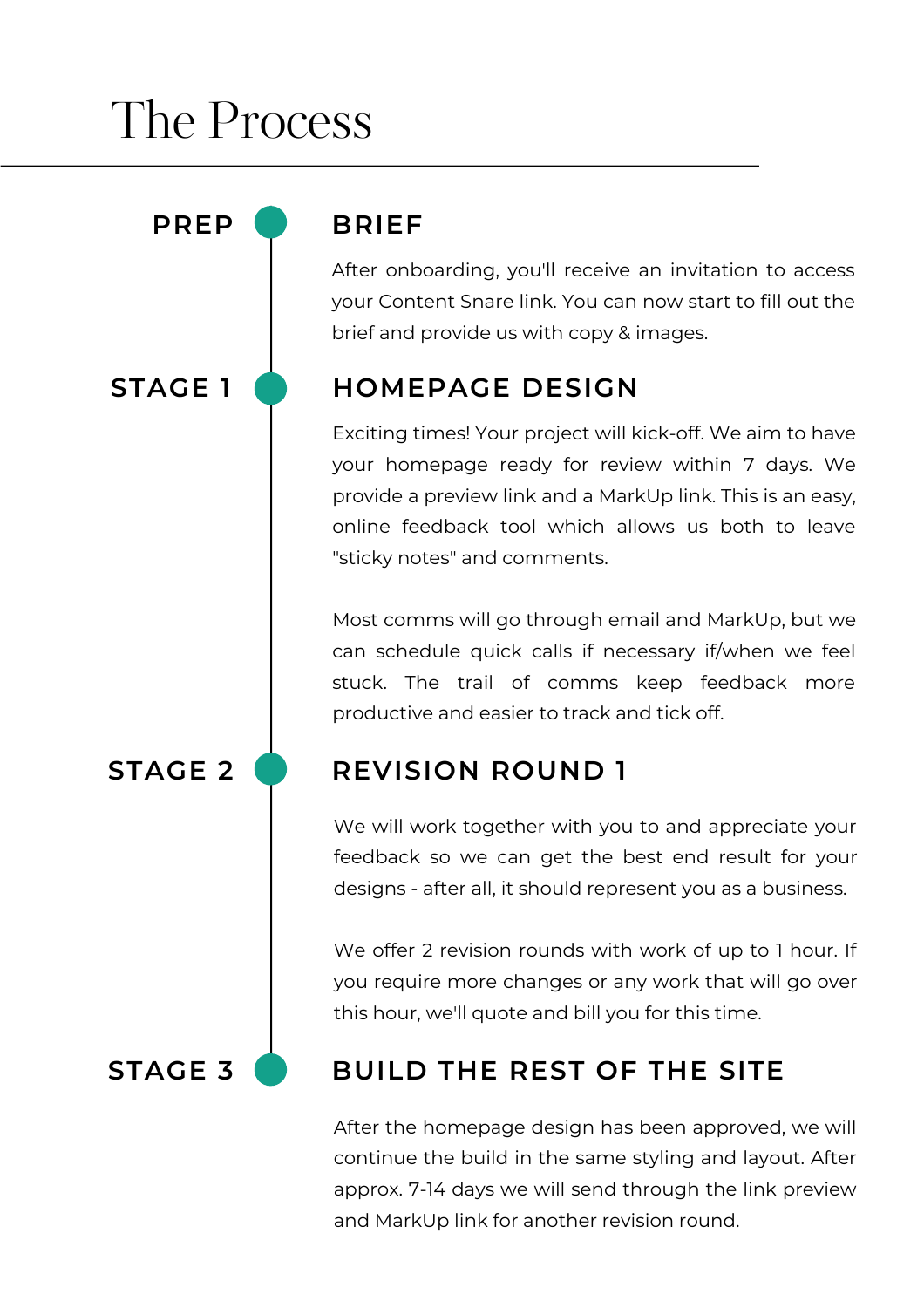## The Process

#### **FINAL STAGE**

#### **STAGE 4 APPROVAL & TESTING**

Once you've approved the look & feel, we can move into the next stage and start our final check and tests. We will audit the website and add the finishing touches.

Next up, you will receive a staff account invite and a store transfer initiation, where you will be prompted to select your Shopify plan. Note that we can't continue to work on your store if you don't setup a Shopify plan and accept the store transfer.

If required, you can now also purchase the theme.

#### **GOING LIVE**

Pop the champagne! Your sparkly new website will go live. We will hand everything over to you including training videos guiding you through the backend of your own site. We will show you how to process orders, add products, update your homepage, and more.

#### **FUTURE SUPPORT**

We are here to help and you can check-in with us anytime. We offer a Continued Success Program including 2x 15 minute tasks to help with your website.

You can discuss any other marketing or design [opportunities](https://siritheagency.com/services/) for your business at all time. We have your best interest at heart and are always here to give you honest advice.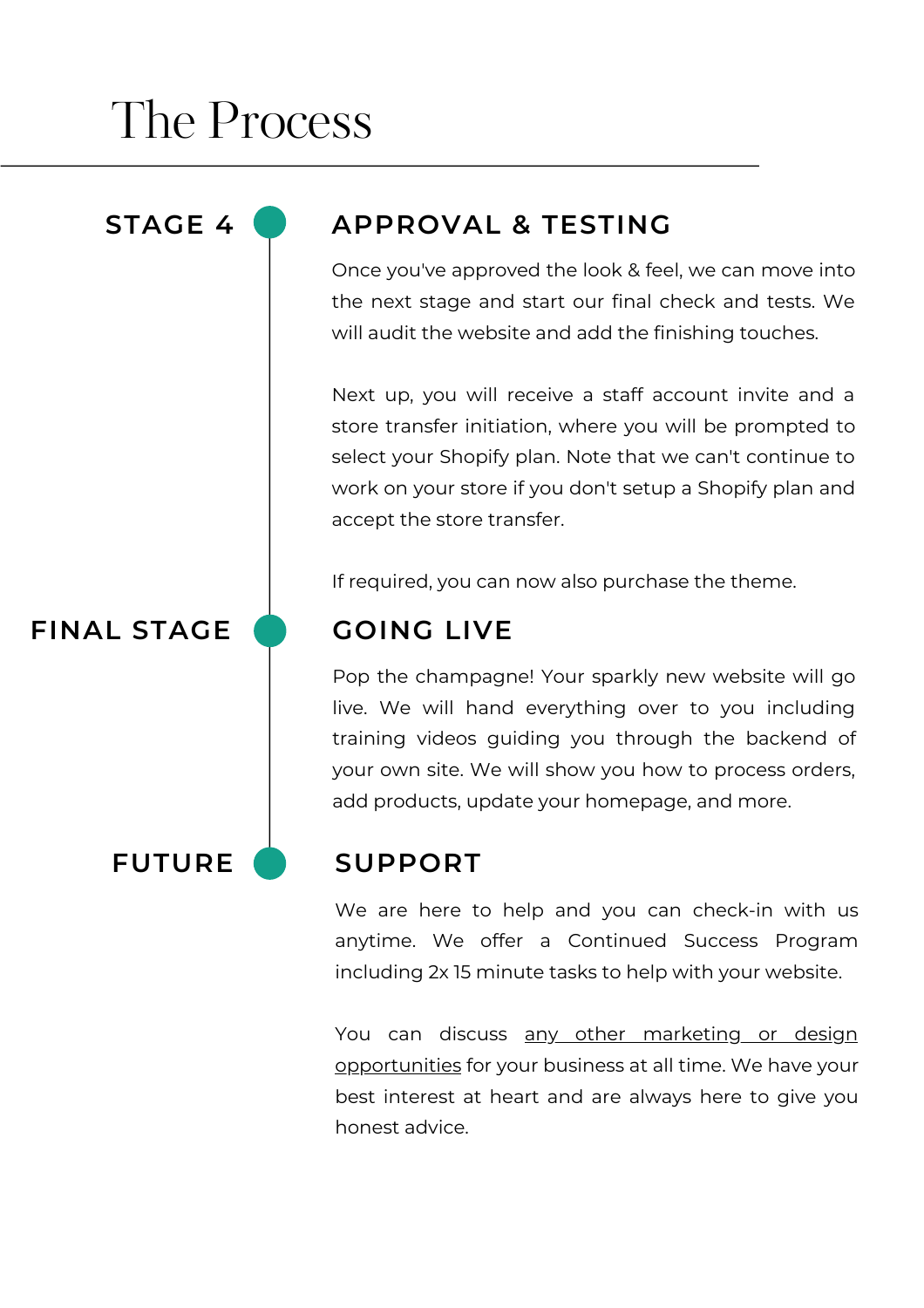## Let' s plan a successful web launch for you

Your business idea popped in your head, the plan is on the table, and now you're ready to launch your very own ecom store. But where to start?

Navigating the technical lingo might be tricky, and how about user experience and SEO? Eek! It might seem a tad overwhelming.

#### **Don't fear, Siri is here!**

Spend less time worrying about your website and more time on building your business.

Start ticking off the items from this list so your website's framework is ready, and you can hand over your prep work to a professional like myself. Or you can start tinkering away on your own website. How exciting!

You'll achieve a great end result and you can be proud of your new baby.



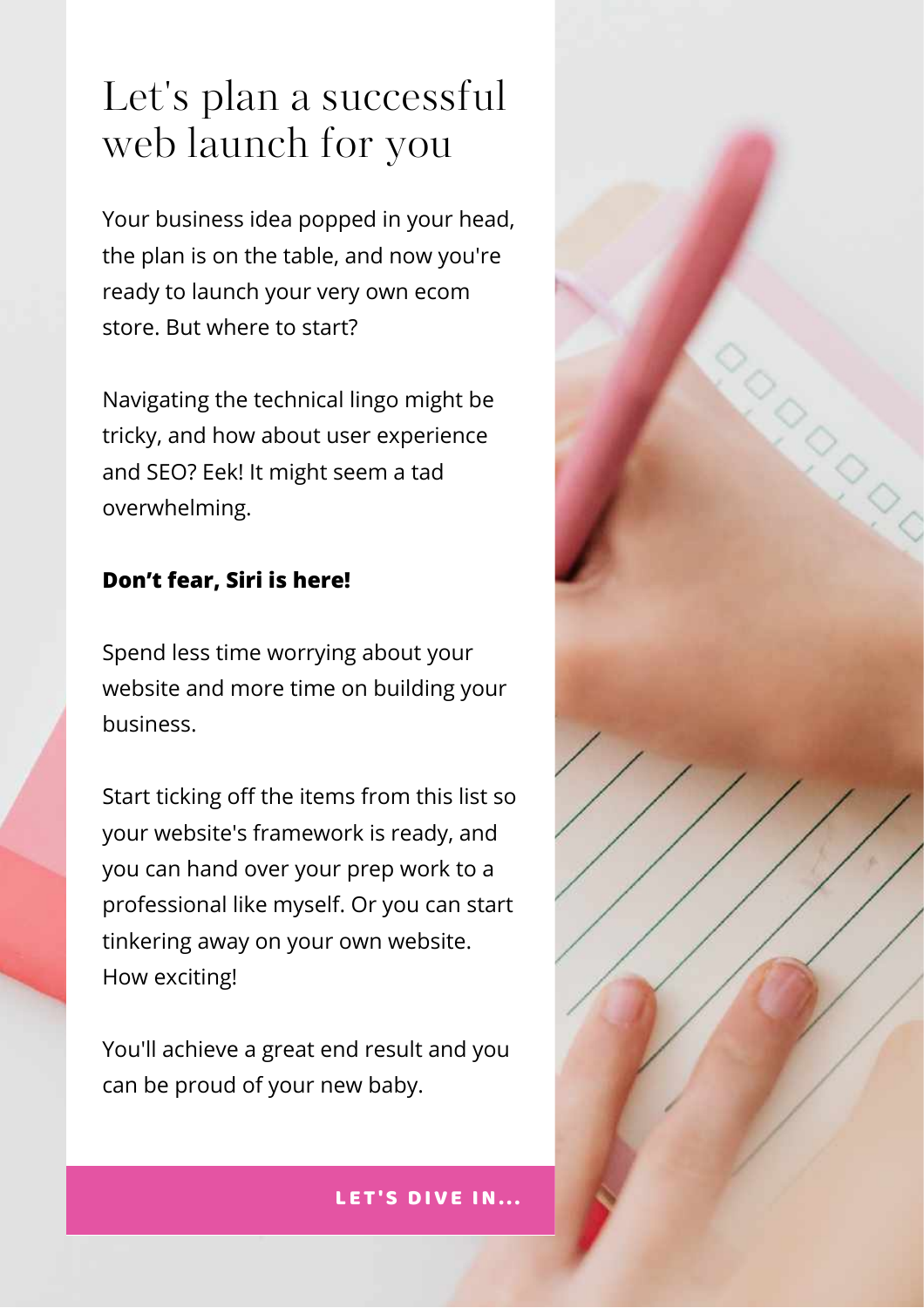Business Name\*

Business Address\*

ABN\*

Registered for GST Yes/No\*

#### Website URL\*

Your URL / domain name - if you don't have this one registered yet, please check the availability by [clicking](https://au.godaddy.com/domains/domain-name-search) here. You can purchase a .com.au domain with companies like GoDaddy.

A .com domain is included within your Shopify plan. If you already purchased a .com domain - that's ok too.

#### NAME.myshopify.com URL

If you don't have a store yet, don't worry! We will set one up in our developer's account. This is our preferred way to work together.

This means we can build your store in the background without a trial or without paying a monthly fee yet. After reviewing the progress, we will send through a Staff Account invite so you can access your store.

Upon finalisation we will initiate a store transfer so you become the store owner. You will then need to select your Shopify plan (usually the \$29 USD plan will do) and start paying your monthly fee.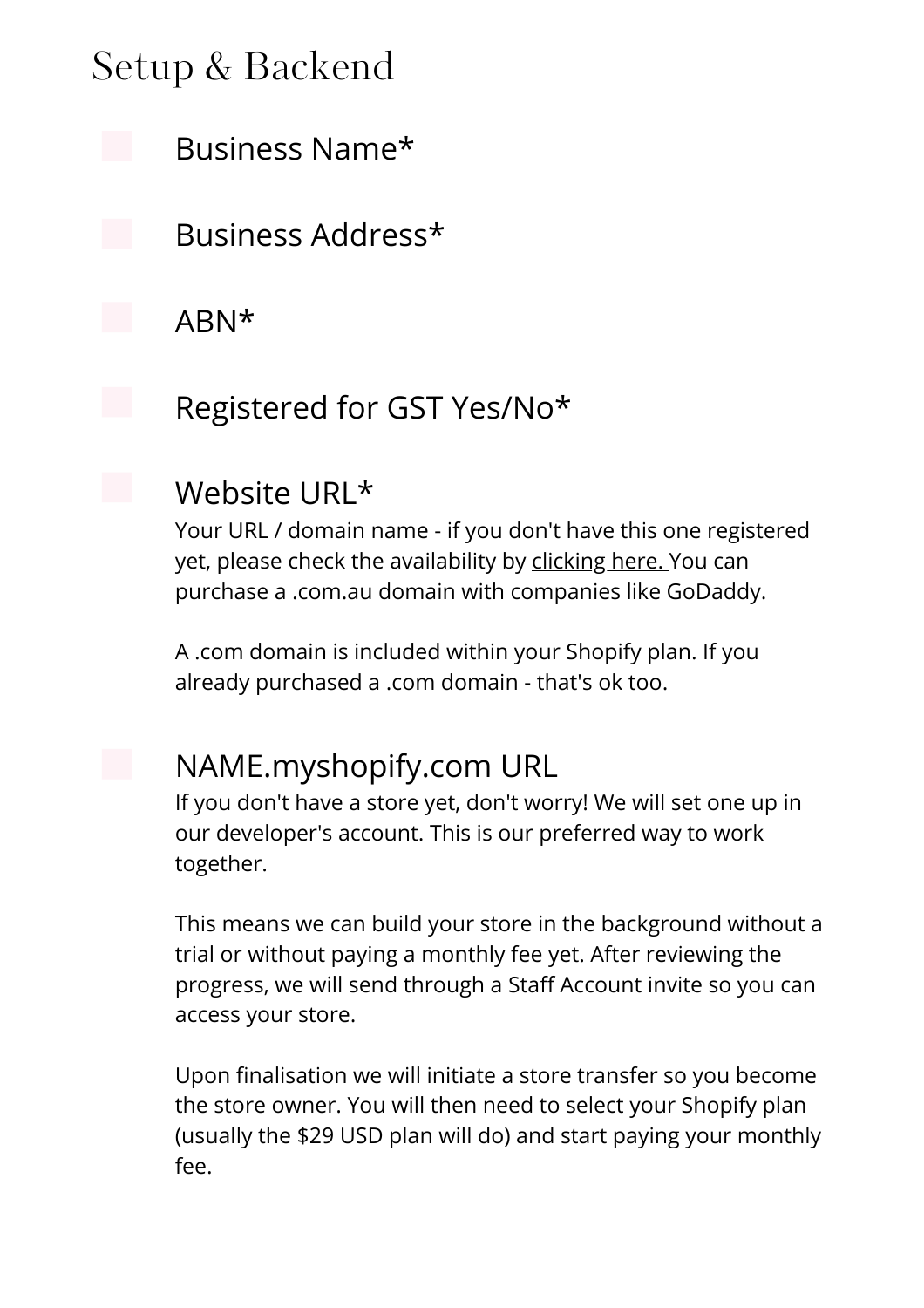

#### Phone Number\*

#### Email Address\*

We can use different email addresses, or the same for all: 1.Customer contact (contact form) 2.Email comms ("From" for order confirmations etc) 3.New order notifications (ie. orders@yourname.com) 4.Shop contact (ie. your personal email to be contacted by Shopify)

#### BSB & Account Number

if accepting credit card payments

#### Business Structure (sole trader, company)\*

#### Business Owner's Details\*

If you have multiple owners, please specify this for each owner and add in how much % of the business this person owns. For each owner fill out:

First Name, Last Name, Address, Date of Birth

#### Store Currency\*

This is the currency your products are sold in. After your first sale, currency is locked in and can't be changed.

#### Other Currencies (if applicable)

Up to 5 currencies are free, otherwise a USD \$9.95 monthly app fee applies.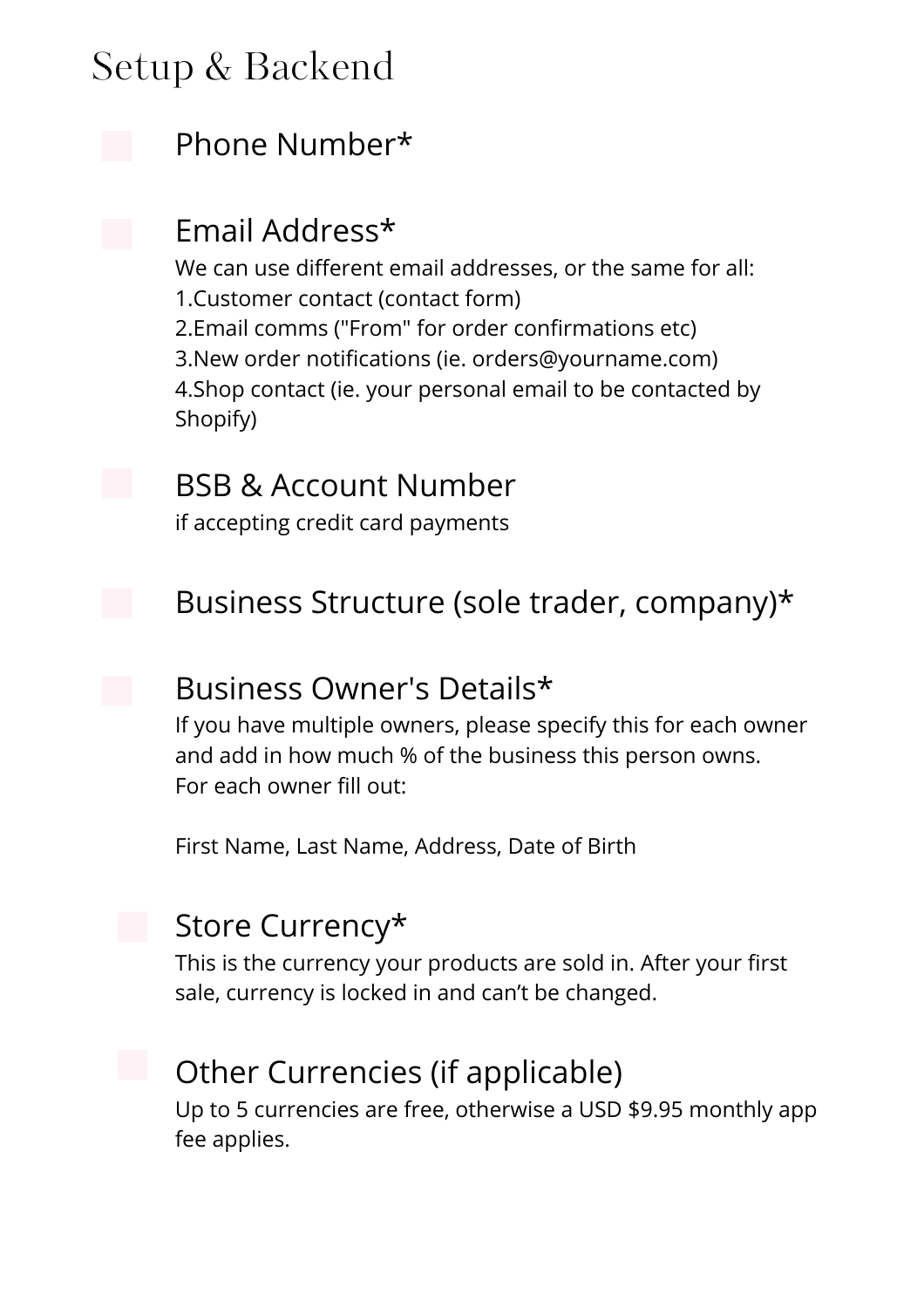

#### Afterpay Integration

If you already have an Afterpay account, please add your Merchant ID and Secret Key.

If you still have to apply for Afterpay, your account can only be approved once the store is live so we can add this later on.

PayPal logins (email + password)

Other payment methods (if applicable)

#### Domain registration\*

- Domain registrar (ie. GoDaddy, Crazydomains, Netregistry)
- Login details such as your account name / email address
- Password

Make sure to turn off your two-way verification. Alternatively, add us as a user in your GoDaddy account (contact@siritheagency.com).

If you don't have a domain yet and we can setup a .com domain within Shopify.

#### Shipping Rates / Table\*

These can be based on order price or weight and can be different for postcodes, regions or countries. We can also discuss integrating apps such as Sendle or DHL to link your account for real-time shipping quotes.

If you have a lot or very complex rates then send us the rates in a document. An additional quote applies to set this up.

#### Details for local delivery / pickup

(if applicable)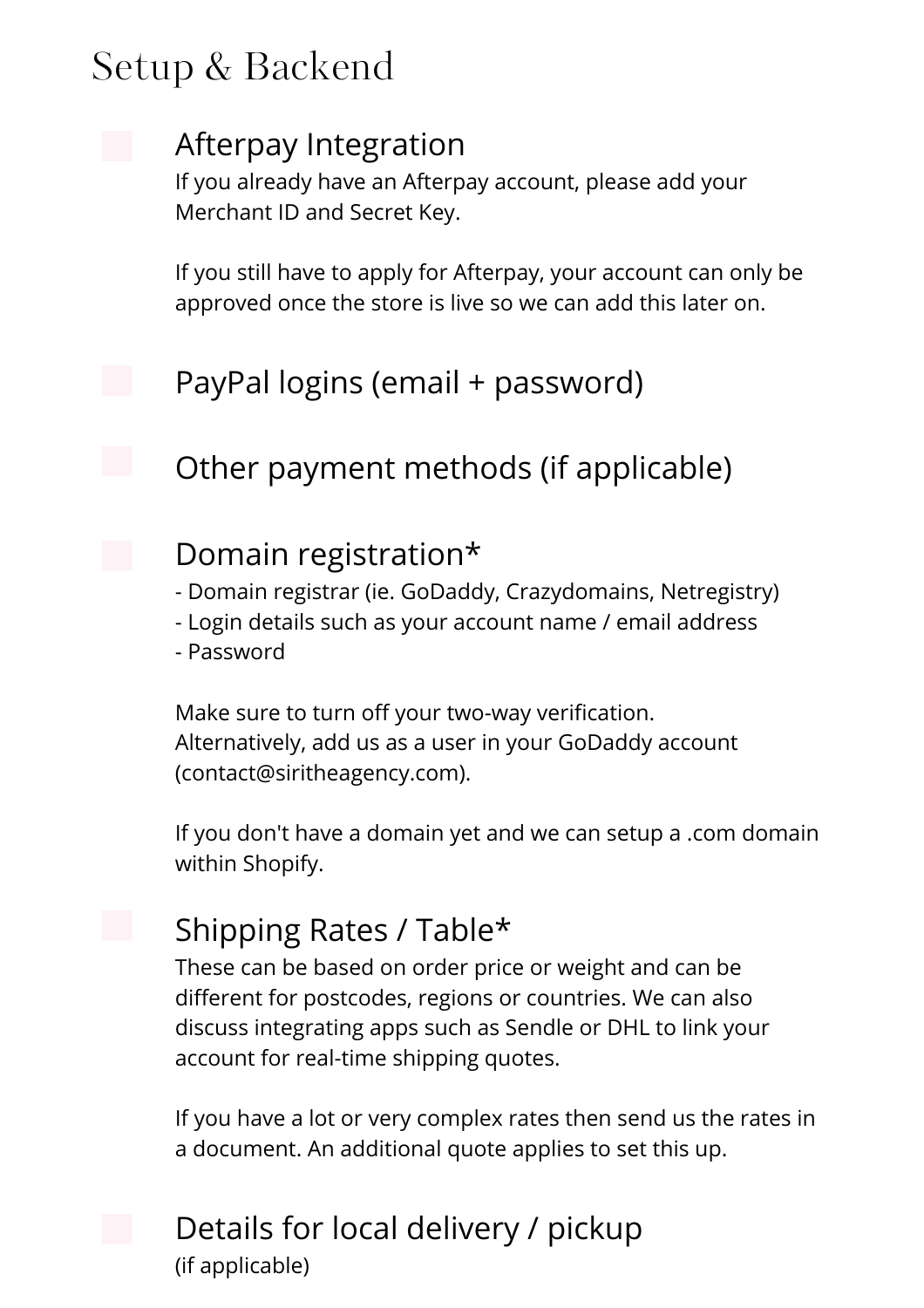#### Your social media links

#### Personal Facebook logins

Needed: email address & password for Facebook.

If you want to link your Facebook and Instagram Shop + Pixel then we'll require these logins. **These need to be YOUR personal logins linked to your business FB & Insta pages.**

Please note:

- **We cannot accept "fake" logins**, created just for us to use, because Facebook will flag it when we login and block us.
- You are the owner of your page and **Shopify only accepts owners** to link this up.
- **You cannot make me (Siri) admin of your page** as I am not the owner of your page so the access will be denied within Shopify. I also don't want to connect my account to your store.
- Please **turn off your two-way verification** until we have successfully connected your store. If you leave it on, you'll need to be online for a short moment to verify our login.

Please note we'll make sure your pixel and Conversion API (CAPI) will be setup correctly to comply with the iOS14 regulations.

Facebook won't approve to sell your products on their platforms until your store is live. For this reason, we will integrate this part at the very end and after going live. If we link it up prior, we'll risk a lengthy reviewal process from FB to get it all working.

Also note that Facebook might not approve all the products you are selling (ie. certain words or ingredients are flagged within their policy - such as essential oils). Unfortunately we cannot assist with your appeal. Ultimately this might mean that you cannot sell these products via Facebook & Instagram Shop (they can still be purchased on your website of course!)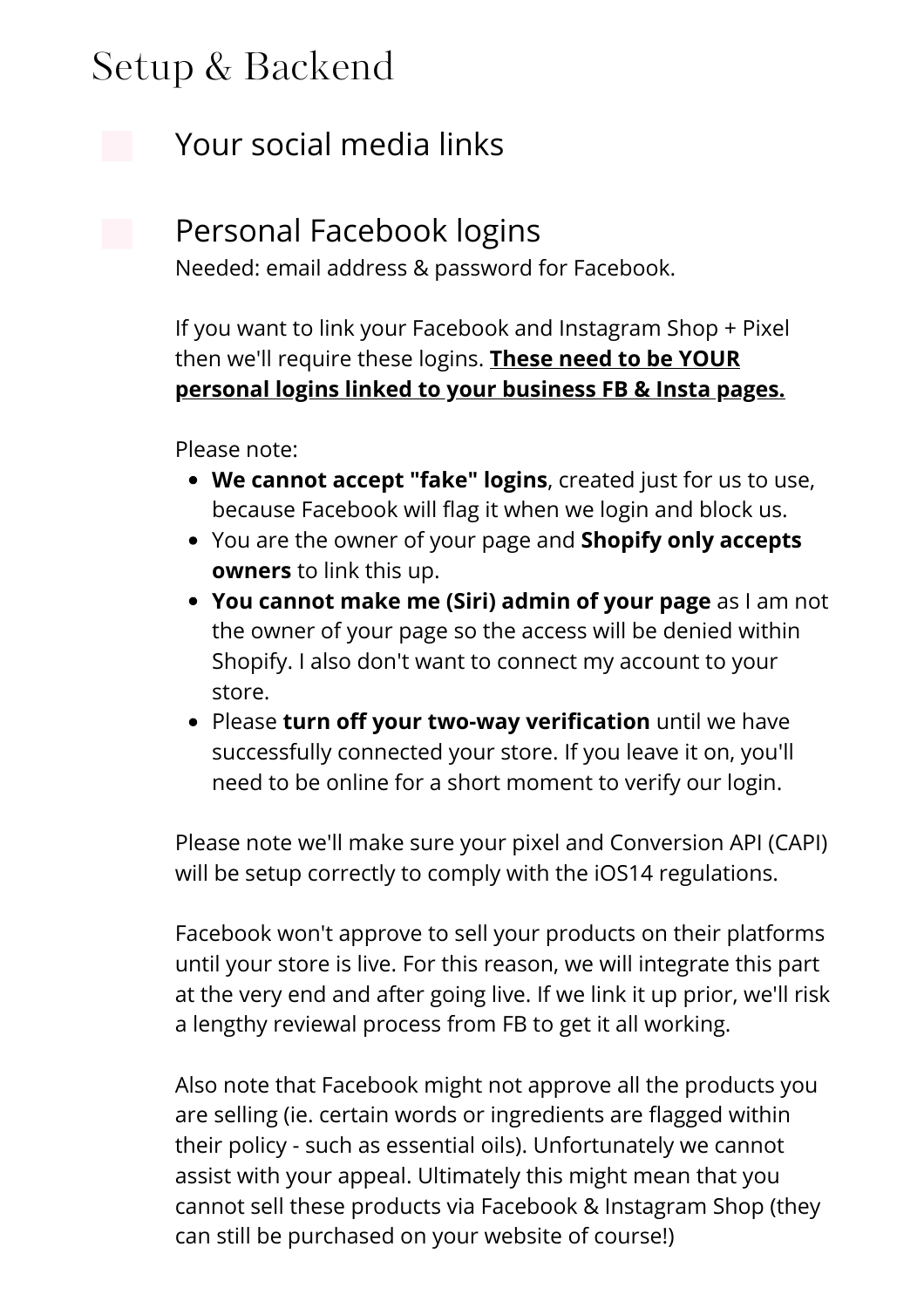

#### Instagram logins

For if you want to integrate an Instagram feed.



#### Email marketing platform logins

Shopify's newsletter signups are stored in the backend, but we strongly recommend signing up for [Klaviyo.](https://www.klaviyo.com/partner/signup?utm_source=0010V00002OetPf&utm_medium=partner) We can link this and feed your newsletter subscribers into your Klaviyo account.

Required: your email & password

Alternatively, add us as a user (contact@siritheagency.com)

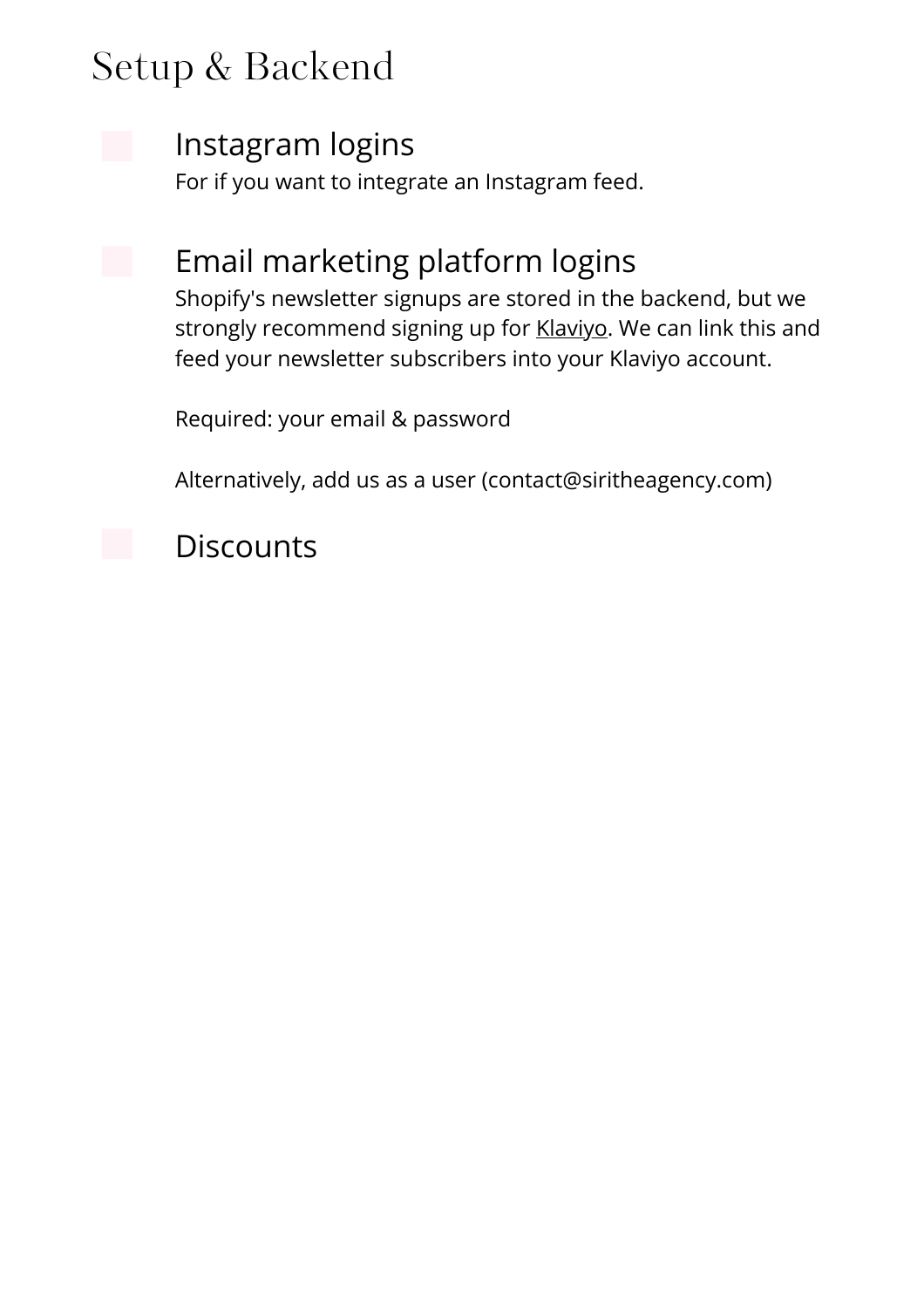## Design



#### Preferred Shopify theme\*

Do you have a Shopify theme in mind? You can check them out here[:](https://themes.shopify.com/themes) <https://themes.shopify.com/themes>

Website examples\* Provide 1-3 websites you like and explain why.

Specific requests, functionalities or integrations (if desired)

Your brand bible

Your logo\* in PNG file

Colour usage (if you don't have a brand guide)

#### Preferred fonts

You can choose 2-3 fonts you like to use from the **Shopify Font** Library. These are Google web fonts. If your [branding](https://shopify.dev/themes/architecture/settings/fonts#available-fonts%C2%A0) fonts aren't included in this library, then please pick a similar font you like to use or provide your own fonts.

Tip: press CTRL + F to type in your font to search through the font library for availability.

If you want to use your own custom fonts, you'll need to hold the license for web usage and they need to be .woff, .woff2, .ttf and/or .eot files *(no .otf files)*. Please note an **extra charge of \$150 applies** to use custom fonts as this requires to be hardcoded. We strongly recommend not to use more than 2 custom fonts on your site (for headers + body text / buttons)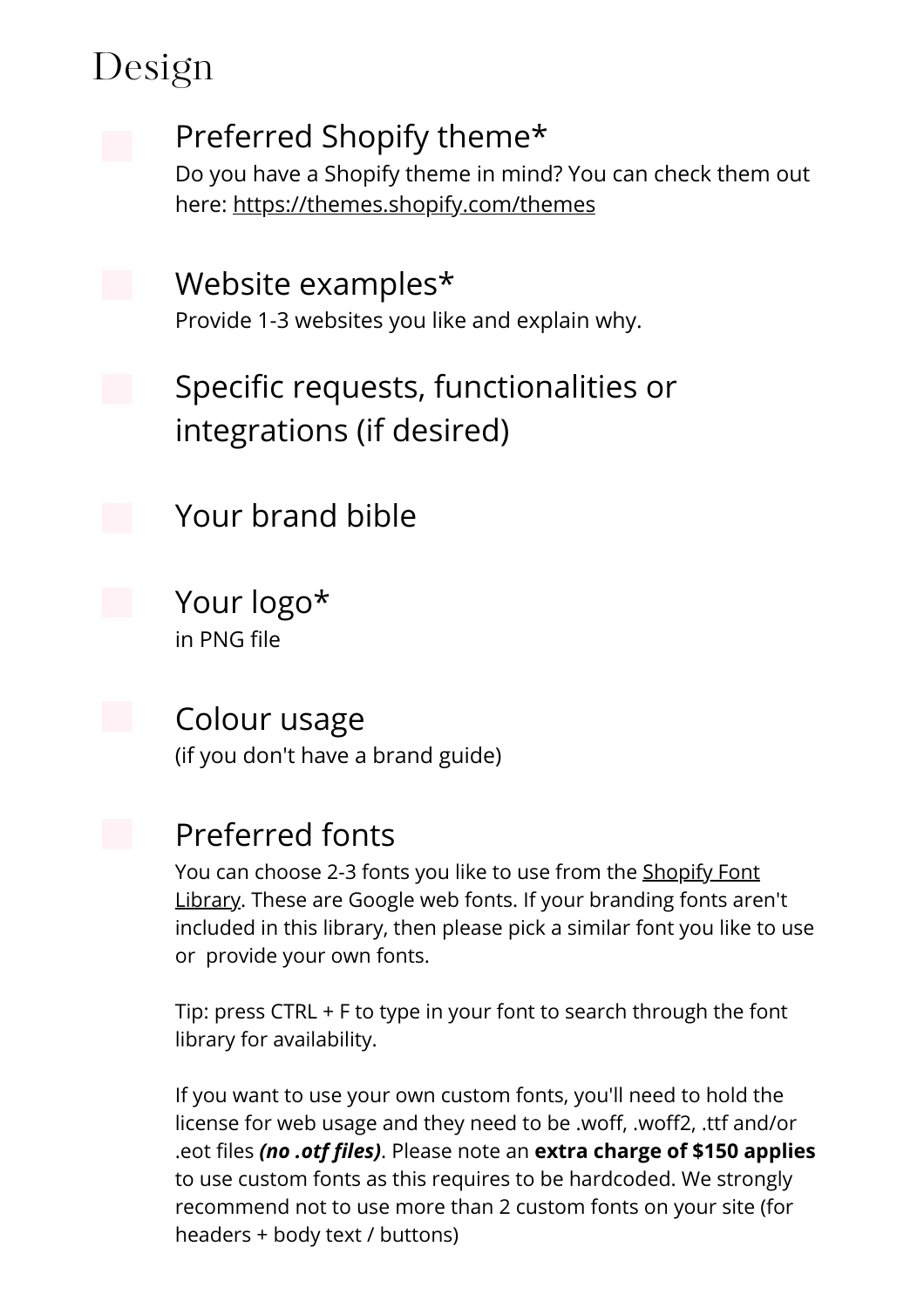## Info



#### Site architecture\*

Your website will come with designs of these pages:

- Homepage
- Product pages
- Collection / Category pages
- Checkout page
- Cart page
- Account page (customer login)
- 404 error page (page not found)
- Policy pages (Terms & Conditions, Privacy Policy, Shipping & Refund pages)
- About Page
- Contact Page

Some of our packages come with extra pages (FAQ, Sizing, Blog). Please check if your store requires any of these pages. If they fall outside of your package, you will be charged \$99 per page to add these.

#### Documents with copy for your pages\*

Include headlines, sub headers, call-to-actions (buttons) for your Homepage. Ideally you should aim for 300 words on your homepage in total for optimal SEO purposes. Add copy for the About page and any other pages in this doc as well.

Documents with your product descriptions\*

Include a title, description (ideally including keywords and at least 120-150 words), price and code/SKU (optional). If you have variants, please add them too (colour, size, etc.). Shopify allows up to 3 variants, if you go over this, we need to integrate a (paid) app.

#### Social proof / testimonials\*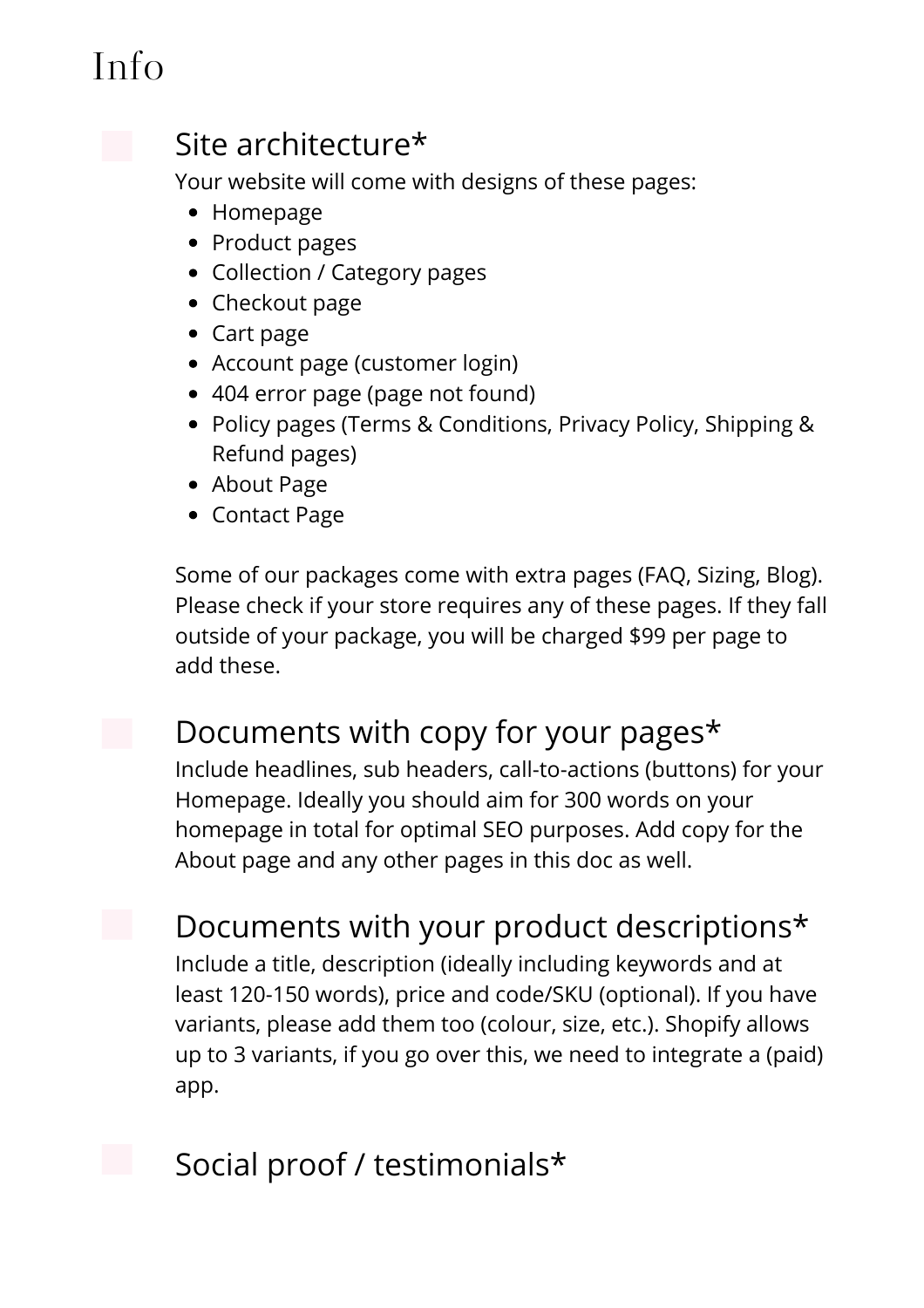## Info



#### Images\*

Banner images:

**HORIZONTAL** (not vertical) and a minimum of **1500 pixels wide** and a **maximum of 3000 pixels wide**.

Product images:

Ideally square and min. **1080 x 1080 pixels or max. 2500 x 2500 pixels** and **named correctly** so we can identify them.

- We only accept **PNG & JPG files**
- Ensure your images are **compressed** and ready to be uploaded < 1MB (**500-900kb** is perfect)
- Don't send us .HEIC images straight from your iPhone.

Note that if you send us large image files ( > 5mb) or unacceptable formats (.HEIC, .TIFF) we will need to charge extra for our time to resize and convert your images properly.

If you want us to design banners for example to call out sales, promos or anything else, we can quote you extra for this.

Banner images or videos should align with your brand and reinforce that the visitor is in the right place.

A good idea is to use visuals that either show your product in use. You can also use a video or choose stock imagery from [pexels.com](https://www.pexels.com/) (free) or [iStock.com](https://www.istockphoto.com/) (paid)

If you don't have images yet, please supply us at the least with dummy images downloaded from Google or stock websites.

#### Any icons you'd like to use

Supply in 100x100 pixels in PNG or JPG file. If you work with an Out Of The Sandbox theme they need to be SVG files. If we need to source these icons, an extra charge of \$10 per icon applies. If we need to custom design these icons, an extra charge of \$99 per icon applies.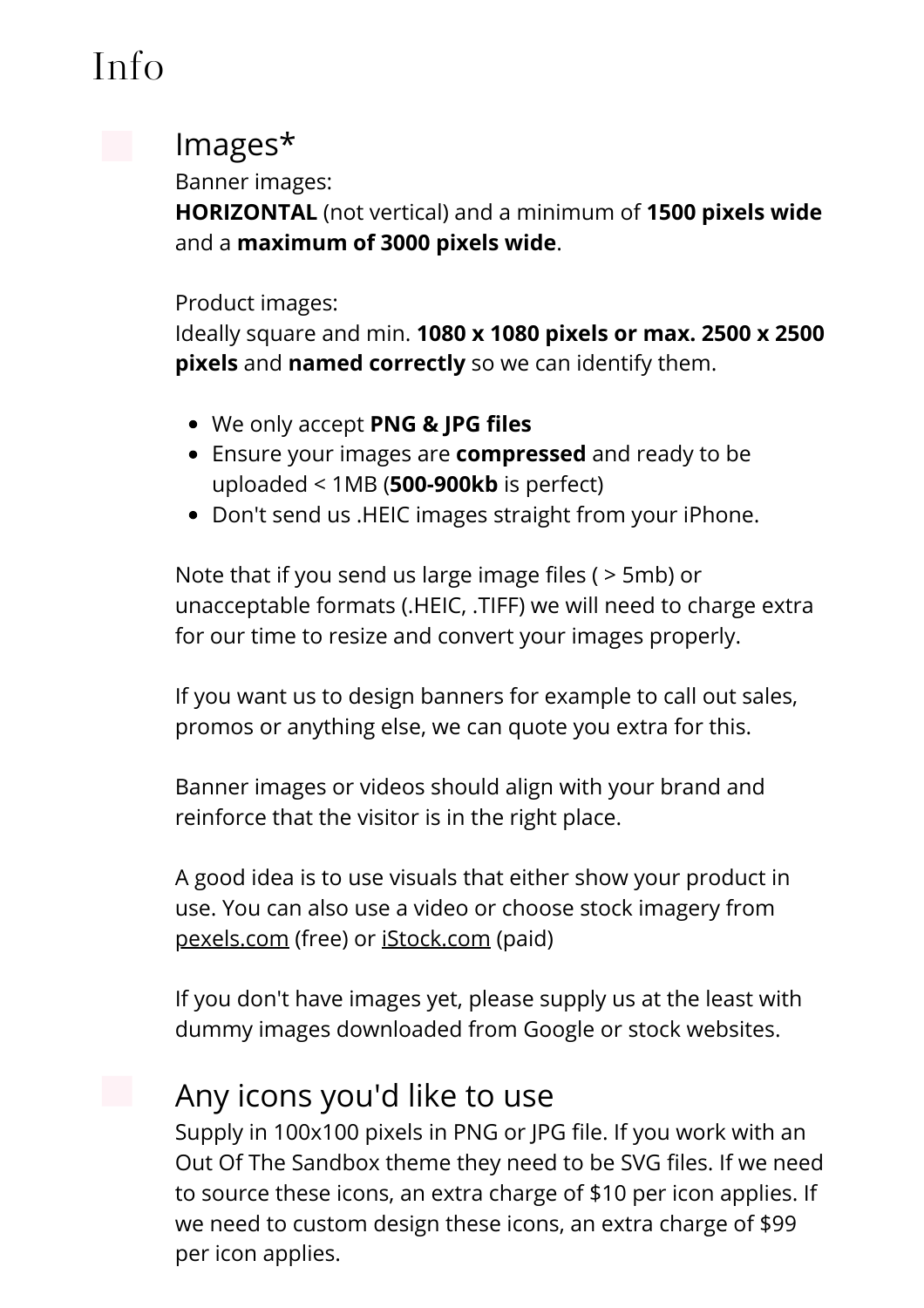## Info



#### Contact info\*

A standard contact form will be added, or add more info:

- Phone number
- Standard response times
- Map location and/or street address
- Additional information about your hours/premises etc
- License numbers (if applicable)
- Calendar / scheduler link

#### **Policy pages\***

- Privacy Policy
- Terms of Service/Use
- Shipping Policy
- Refunds & Returns Policy
- CookiesNotification

You can check what your website needs via [legal123.com.au](http://legal123.com.au/).

We cannot provide you with legal advice and highly recommend involving [a](https://mumlawyer.com.au/) [professional](https://mumlawyer.com.au/) lawyer.

Shopify also offers free templates for the Privacy & Terms of Use. With your approval we will use these, but we aren't liable for any inaccurate info.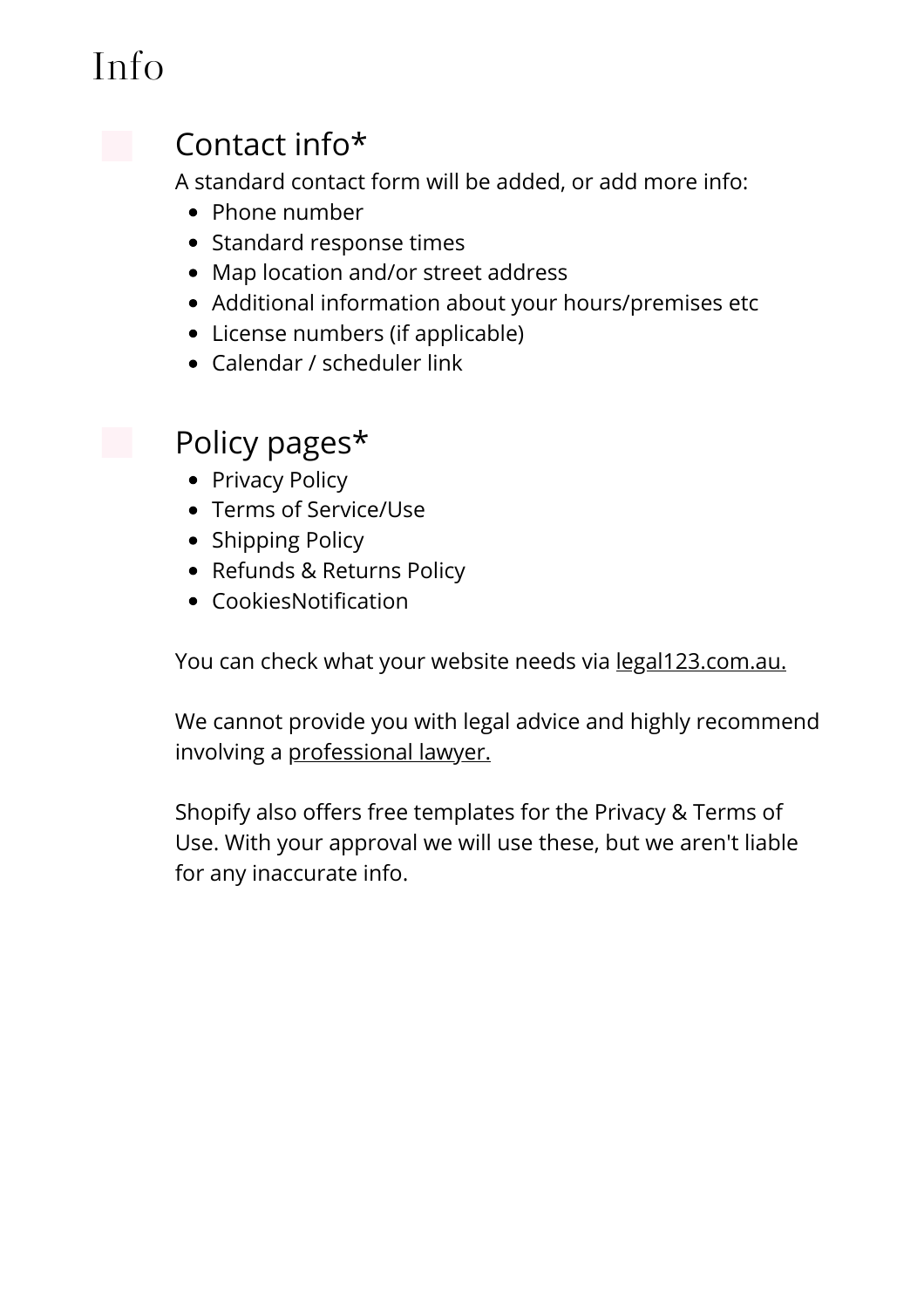## Tech Stuff



#### Google Search Console\*

Your website will be submitted to Google. You'll have to provide your Google Account logins or add me as a user.

- 1. Read the [instructions](https://support.google.com/webmasters/answer/7687615?hl=en) here
- 2. Go to <https://search.google.com/search-console/users>
- 3. Select your Property at the top left.
- 4. Click the Blue +Add User button on the top right.
- 5. Add google@siritheagency.com with Full permissions.

#### **If you don't have a Google Search Console yet, then setup your [account.](https://search.google.com/search-console/welcome?utm_source=about-page)**

It will give you a TXT record – copy this so I can add this to the DNS records in your registrar (ie. GoDaddy) account. This will verify the website and give you access to the Search Console.

#### UA-code (Google Analytics)

If you can't find it or have to set it up, check this [video.](https://youtu.be/9yc0T4tR4gg?t=77)

Alternatively, provide Google login information so we can find the script ourselves. Turn off your two-way verification.

#### Other scripts

Any other scripts you would like installed (such as live chat, review sites, email marketing tracking codes etc)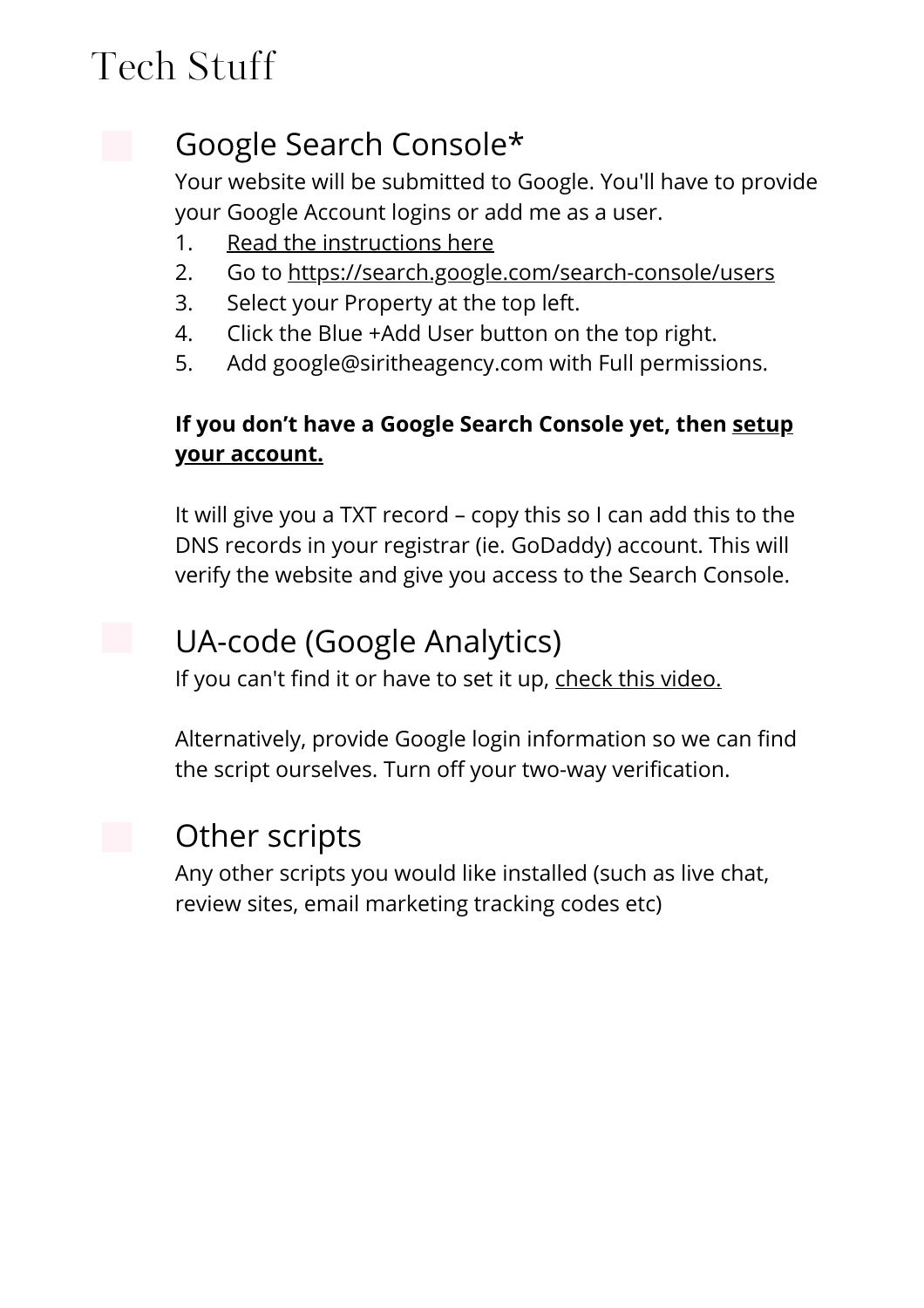## Don 't forget these add-ons

Take your website to the next level with the add-ons and integrations below. Trust me, this can make your life much easier!



[Klaviyo](https://www.klaviyo.com/partner/signup?utm_source=0010V00002OetPf&utm_medium=partner) is the most powerful Shopify addition. Setup starts from \$149 and flow creations from \$399.

#### COPYWRITER

Leave it up to the professionals to write enchanting copy that persuades your visitor to take action. Pricing starts from \$99 per page (or email) to \$79 for product descriptions.

#### PHOTOGRAPHER

High res images really make a difference for both [products](https://www.traceyahkee.com/) and services. For stock images, we recommend [Pexels](https://www.pexels.com/) or [iStock](https://www.istockphoto.com/).

#### SEO SPECIALIST

An expert who can create magic with keywords is a worthwhile investment so your website ranks higher in search engines. Pricing starts from \$499.

#### GOOGLE

Claim your Google My [Business](https://www.google.com/intl/en_au/business/) and set up your Analytics account. You can also dab into Google Ads.

#### CYBER LIABILITY INSURANCE

Safeguard your business against online risks with this protection against cyber-attacks, such as computer hacking, ransomware or data theft. You can get a quote via **[BizCover](https://www.bizcover.com.au/)** (and if you wish to mention my name, Siri Buskes, I will get a little referral bonus ❤️).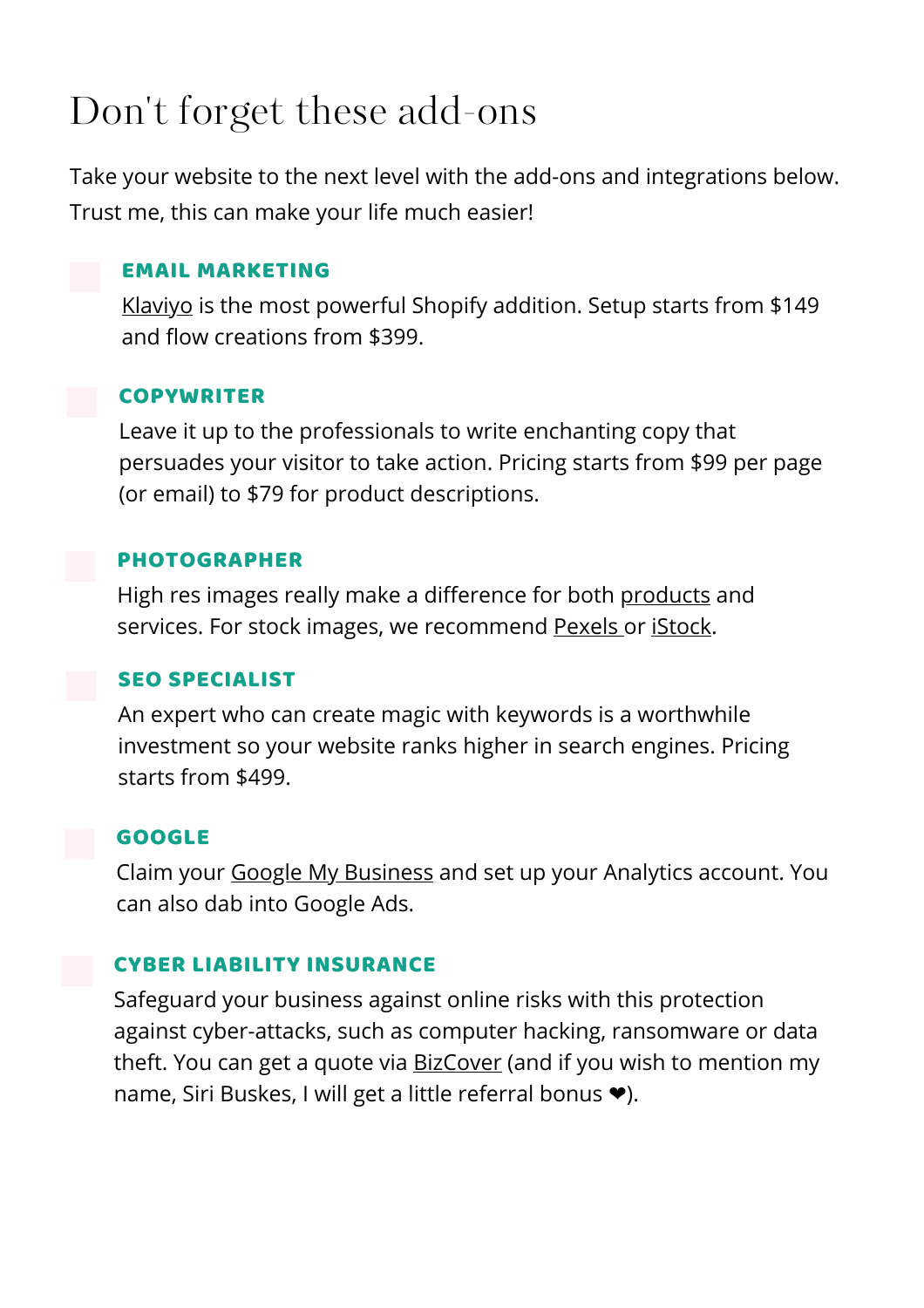Brain dump here! Be as specific or vague as you like. Anything that springs to mind is relevant.

f

 $\odot$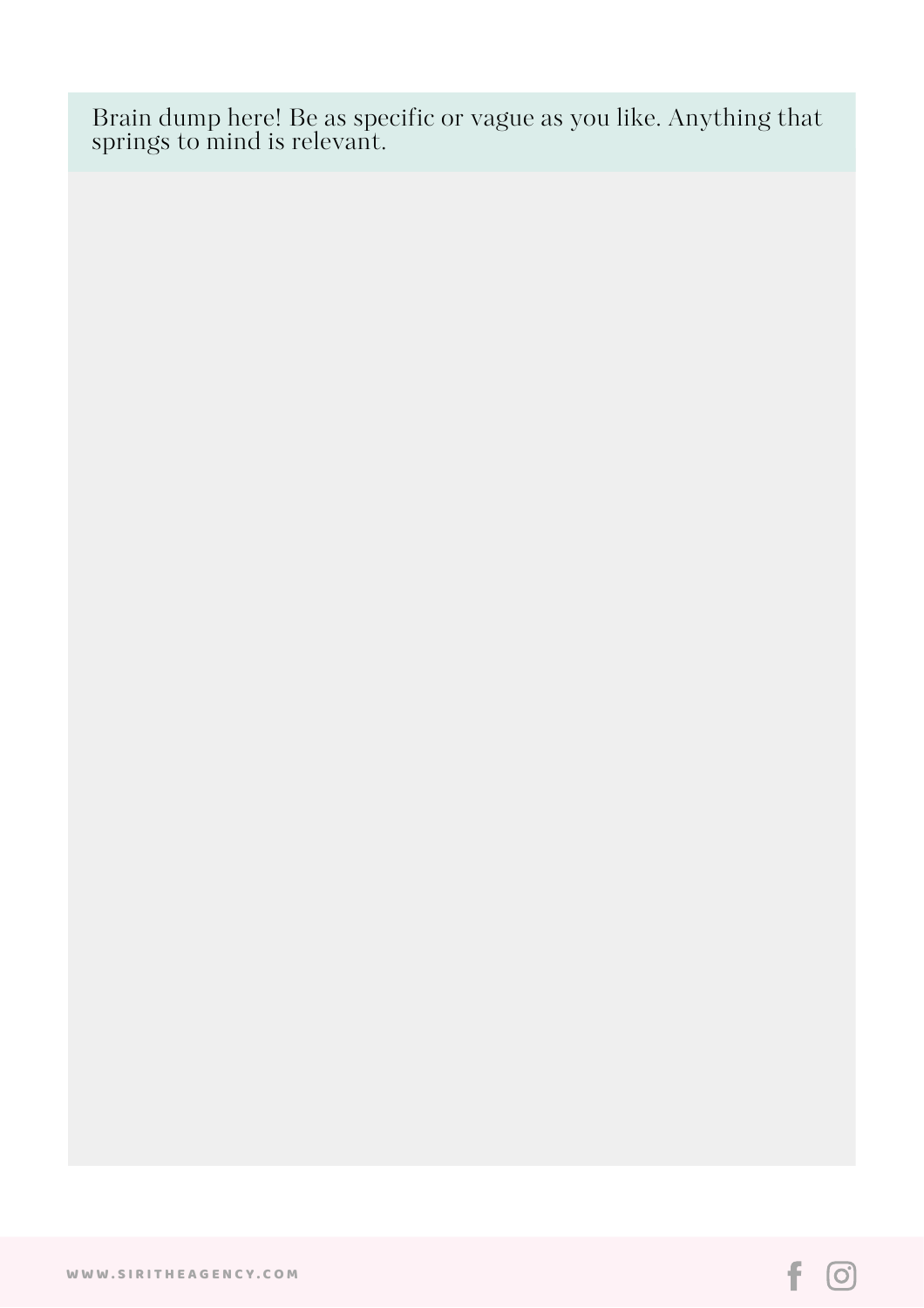## Let the fun begin!



#### **S** shopify partner



**SIMONE** GLOSS & CO



"What a dream! I've worked with Siri on our new website which was more than a little complex. Siri absolutely nailed it! New theme, lots of changes and new functionality, some crazy requests on my behalf and additional coding for the back end. From zero to go live in three days. Totally recommend. Thankyou!"



LYDIA GIMME STORE



"We think you are SUPERWOMAN. Your attention to detail has not gone unnoticed. You have been so thorough and made informed recommendations along the way when we needed guidance. We will absolutely use your services should we need website assistance in the future because we have genuinely been so impressed with your responsiveness, patience and knowledge."



DANA CLEAR MINDS WILD HEARTS



"We are so impressed with our website! From the very beginning, Siri was extremely thorough. She went the extra mile to go through an in depth discovery call to really understand the individual needs of our business. The website build went super smoothly and she was always available to help when we had any questions."